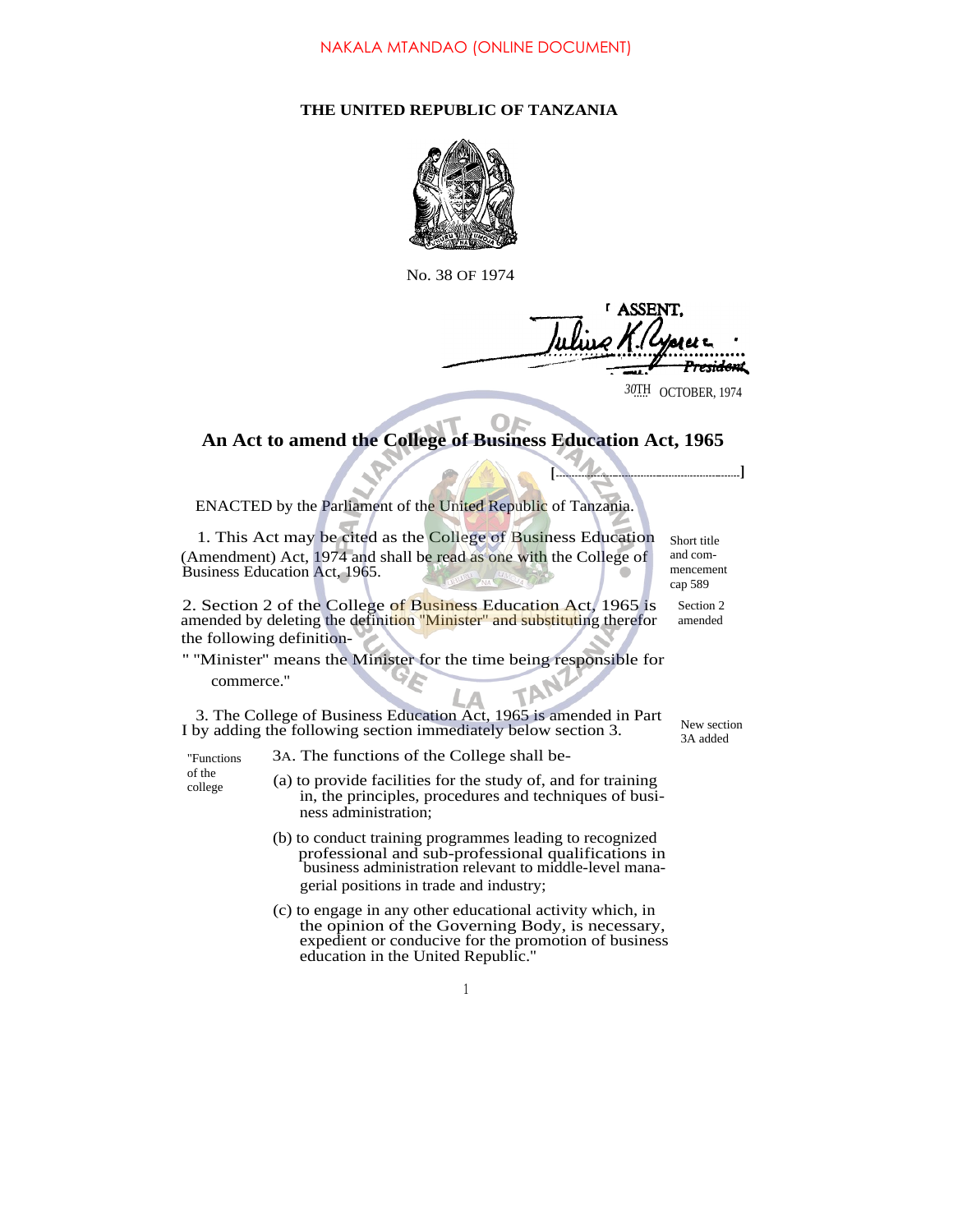**4.** The Schedule to the College of Business Education Act, 1965 is amended-Schedule amended

- (a) by deleting paragraphs 1 and 2 and substituting therefor the following paragraphs:
	- ''**1.** The Governing Body shall consist of-
		- (i) the Principal Secretary to the Ministry for the time being responsible for commerce;
		- (ii) the Director of the College;

 $\bullet$ 

- (iii) the officer in charge of training in the Ministry for the time being responsible for commerce;
- (iv) the Assistant Director of Technical Education in the Ministry for the time being responsible for national education;
- (v) a member nominated by the Board of Internal Trade;
- (vi) a member nominated by the National Board of Accountants and Auditors;
- (vii) a member nominated by the Council of the Institute of Finance Management;
- (viii) a member nominated by the Governing Body of the Institute of Development Management; Ω
	- (ix) a member nominated by the Faculty Board responisible for the Department of Management and Administration in the University of Dar es Salaam;
	- $(x)$  not more than eight and not less than five other members appointed by the Minister.

**2.** A member of the Governing Body shall continue to hold office-

- (a) where he is such member by virtue of his holding any other office, for so long as he holds such other office;
- (b) where he is such member by virtue of his having been nominated by any person, authority or organization, until such time as his nomination is terminated and other member is nominated in his stead.

**2A.**-(1) Where any member absents himself without reasonable excuse from three consecutive meetings of the Governing Body, the Governing Body shall advise the Minister of the fact and the Minister may-

(a) if such member is a member by virtue of his holding any other office, after consultation with the Ministry or organization in which such other office exists, terminate the appointment of such member as member and appoint the holder of any other suitable office in the same Ministry or organization to be a member in his stead;